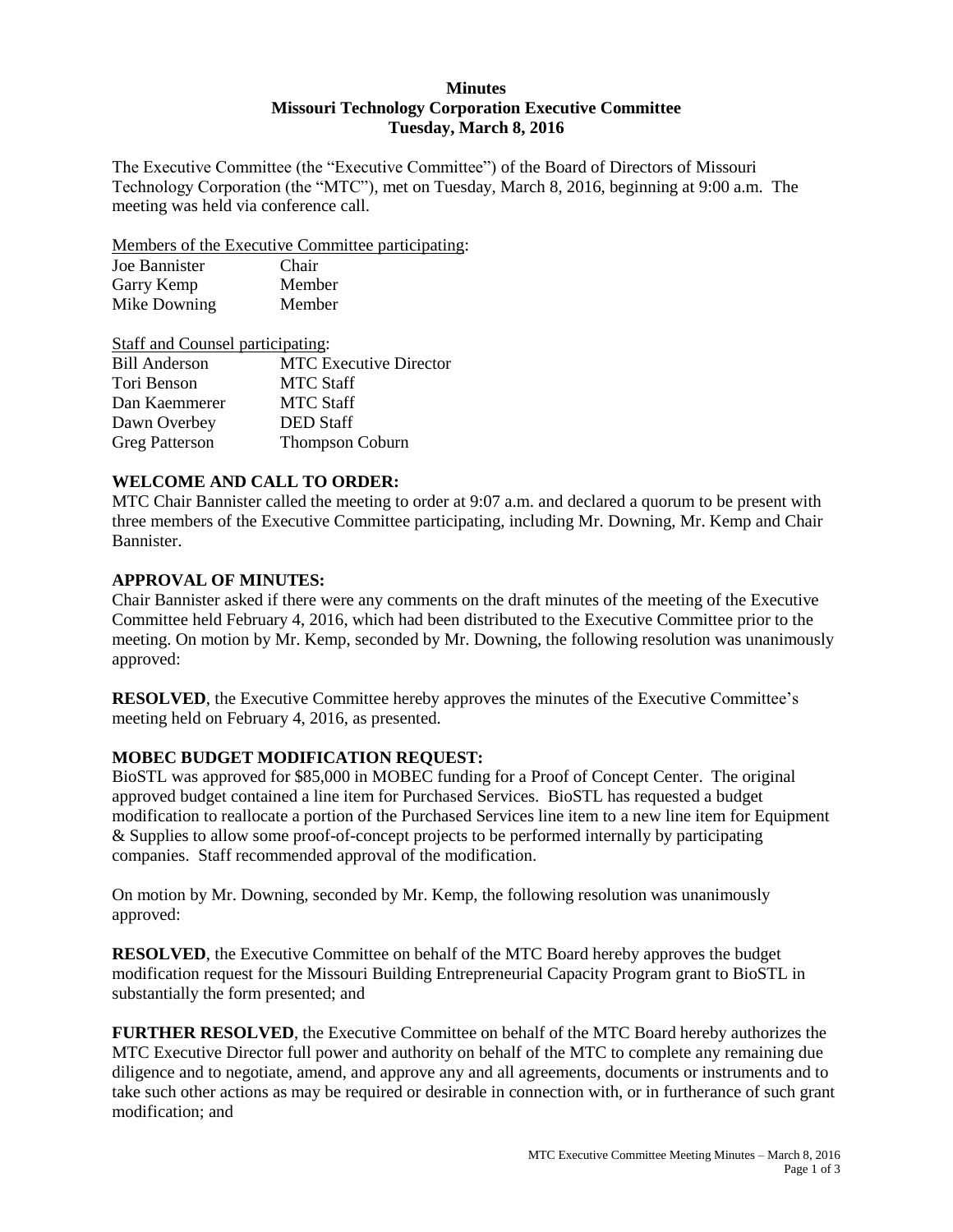**FURTHER RESOLVED**, the Board hereby authorizes the MTC Executive Director on behalf of the MTC to execute and deliver all documents relating to such grant modification.

## **CLOSED SESSION:**

On motion by Chair Bannister, seconded by Mr. Downing, the following resolution was approved by roll call vote as follows:

**RESOLVED**, the Executive Committee hereby approves entering into Closed Session at 9:11 a.m. pursuant to Sections 610.021 (1), (12), (14) and (15), RSMo, to review proposed transaction documents relating to IDEA Fund applications for financial assistance.

| <b>Chair Bannister</b> | aye |
|------------------------|-----|
| Mr. Kemp               | aye |
| Mr. Downing            | aye |

On motion by Chair Bannister, seconded by Mr. Downing, the following resolution was approved by roll call vote as follows:

**RESOLVED**, the Executive Committee approves reconvening from Closed Session at 9:18 a.m.

| <b>Chair Bannister</b> | aye |
|------------------------|-----|
| Mr. Kemp               | aye |
| Mr. Downing            | aye |

Chair Bannister reported that the Executive Committee took no action in the Closed Session after a discussion confined to the matters stated above.

## **IDEA FUND TRANSACTION DOCUMENTS:**

On motion by Mr. Downing, seconded by Mr. Kemp, the following resolutions were unanimously approved:

# **EndoStim, Inc.**

**RESOLVED**, the Executive Committee on behalf of the MTC Board hereby approves the transaction documents for an investment by MTC in an amount up to \$144,000 to purchase Series D Preferred Shares of EndoStim, Inc. pursuant to Venture Capital Co-Investment Application 2015-14-002 (EndoStim, Inc.) in substantially the form presented;

**FURTHER RESOLVED**, the Executive Committee on behalf of the MTC Board hereby authorizes the MTC Executive Director to execute and deliver on behalf of the MTC all documents relating to such loan on behalf of the MTC; and

**FU0RTHER RESOLVED**, the Executive Committee on behalf of the MTC Board hereby authorizes the MTC Executive Director on behalf of the MTC to negotiate, amend, and approve any and all agreements, documents or instruments and to take such other actions as may be required or desirable in connection with, or in furtherance of such investment.

## **Adarza Biosystems, Inc.**

**RESOLVED**, the Executive Committee on behalf of the MTC Board hereby approves the transaction documents for an investment by MTC in an amount up to \$500,000 to purchase Series B Preferred Shares of Adarza Biosystems, Inc. pursuant to Venture Capital Co-Investment Application 2015-16-001 (Adarza Biosystems, Inc.) in substantially the form presented;